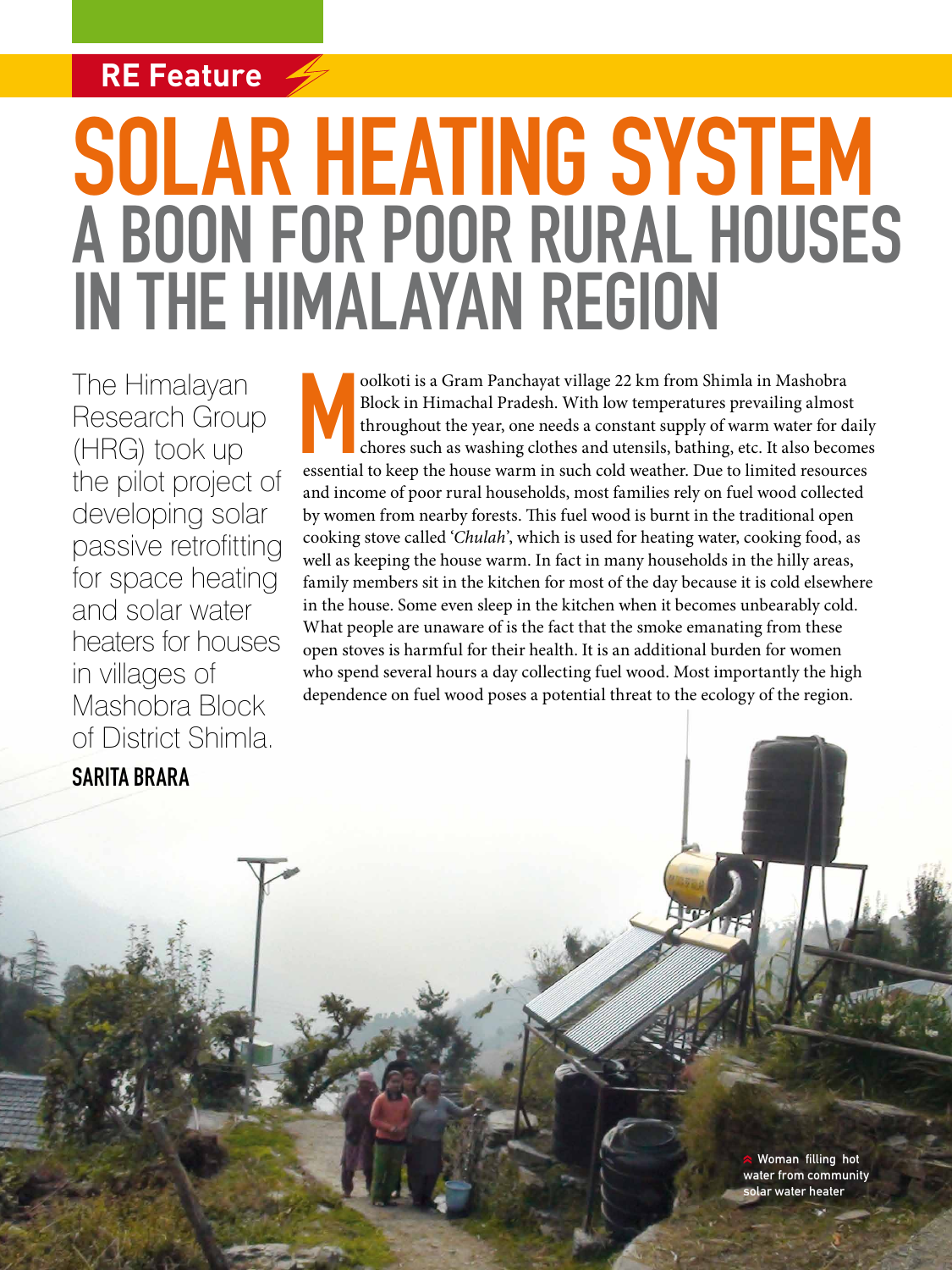#### **Solar Heating System: A Boon for Poor Rural Houses in the Himalayan Region**

Leelawati, a homemaker in Moolkoti village, was not an exception. She says that she had to walk 3 to 4 km up and down the hill every day to collect fuel wood. But for the last four years, her drudgery has been considerably reduced by almost three-fourth, thanks to the Himalayan Research Group (HRG) that has installed innovative water heating systems meant for rural households. Her son says that his frequency of taking a bath has increased from once a week to every day now.

HRG, a core group under the Department of Science and Technology (DST), took up the pilot project with financial support from it to develop solar passive retrofitting for space heating and solar water heaters for household clusters in villages of Mashobra Block of District Shimla to reduce dependence on fuel wood.

So it is not just individual households such as Leelawati's which have benefitted but these solar water heaters have also been installed for use by the community as a whole. Three solar water heaters of 200 litre capacity each were installed for a cluster of households catering to the requirement of around 9-10 households in each of the villages to provide for the requirement of hot water for washing, bathing, and utensil cleaning.

This concept was mooted to popularize these modern technologies among rural masses keeping in view their individualistic approach and financial constraints despite heavy government subsidy.



◆ Design of solar water heater Community solar water heater Community solar water heater

In Shilru, the villagers say that they have been using the community water heater since it was installed without any problem. Hot water is available any time of the day from morning till 10.30 at night, say homemakers with a smile on their faces.

 "So much time was spent earlier to get the fuel wood and we used to be so tired. Now we can utilize that time in a better way," says one of the ward members of the village Panchayat.

The community water heater has been installed at a location in the village which is approachable by a number of households. What's more, a street light that runs on solar power, too, has been installed, so that when it is dark in the early morning and late in the evening, women and the children can fill their

**THIS CONCEPT WAS** mooted to popularize these modern technologies among rural masses which they may not see and use keeping in view their individualistic approach and financial constraints despite heavy government subsidy.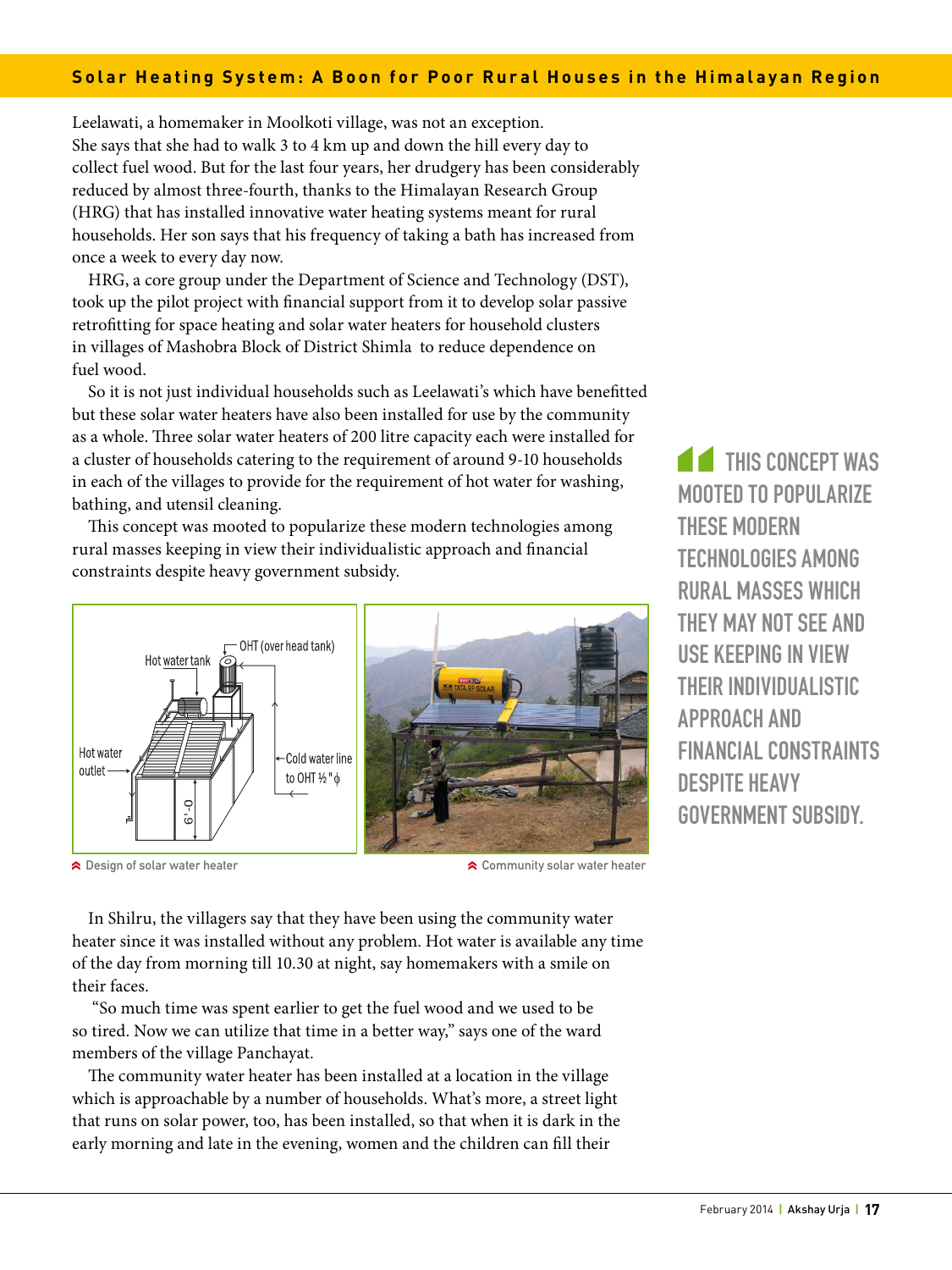## **RE** Feature

**TO WARM HOUSES,** the HRG designed solar passive retrofitting locally. Local carpenters were trained and locally available wood, glass, and steel sheets were used.

buckets with warm water without any fear. Under the projects, community water heaters were also installed in Kandi and Moolkoti villages. Care was taken to ensure that the poorest of the lot were able to benefit the most through this pilot project. The hamlets in hilly areas sometimes have just a few houses. Devaku, a widow, lives alone in a house on a hill with no other house in the nearby vicinity. With a tiny land holding it is not enough to even get two square meals a day.

To warm houses the HRG designed solar passive retrofitting locally. Local carpenters were trained and locally available wood, glass, and steel sheets were used. According to Director HRG Dr Lal Singh, this is a modification blended with modern material to tap maximum solar energy for warmth of the houses backed with scientific principles. He says that solar passive retrofitting, namely, Thermosyphoning Air Heating Panel (TAP), Trombe Wall (TW), and Sun Spaces (SS) were designed for existing houses keeping in view their orientation to the sun. Solar retrofitting was installed on the south facing wall of the houses.



 $\triangle$  Design of Thermosyphoning Air Heating Panel (TAP)  $\triangle$  TAP in a rural house

Sun Spaces were created through glazing of open spaces on south facing sides. Glazing of small portion of this open space on south facing side with 5 mm glass fixed in wooden grooves serves as the air heating unit. Inmates use this space for sittings during daytime, or air heated in this space was also introduced into the adjoining room through doors or vents as described in the case of TAP. Leakage of hot air through glass sides, roof, and between partitions was prevented with silicon and fevicol sealants. To exhaust the hot air during summer, ventilators or windows can be opened.



★ Design of Sun Space Sun Space in rural house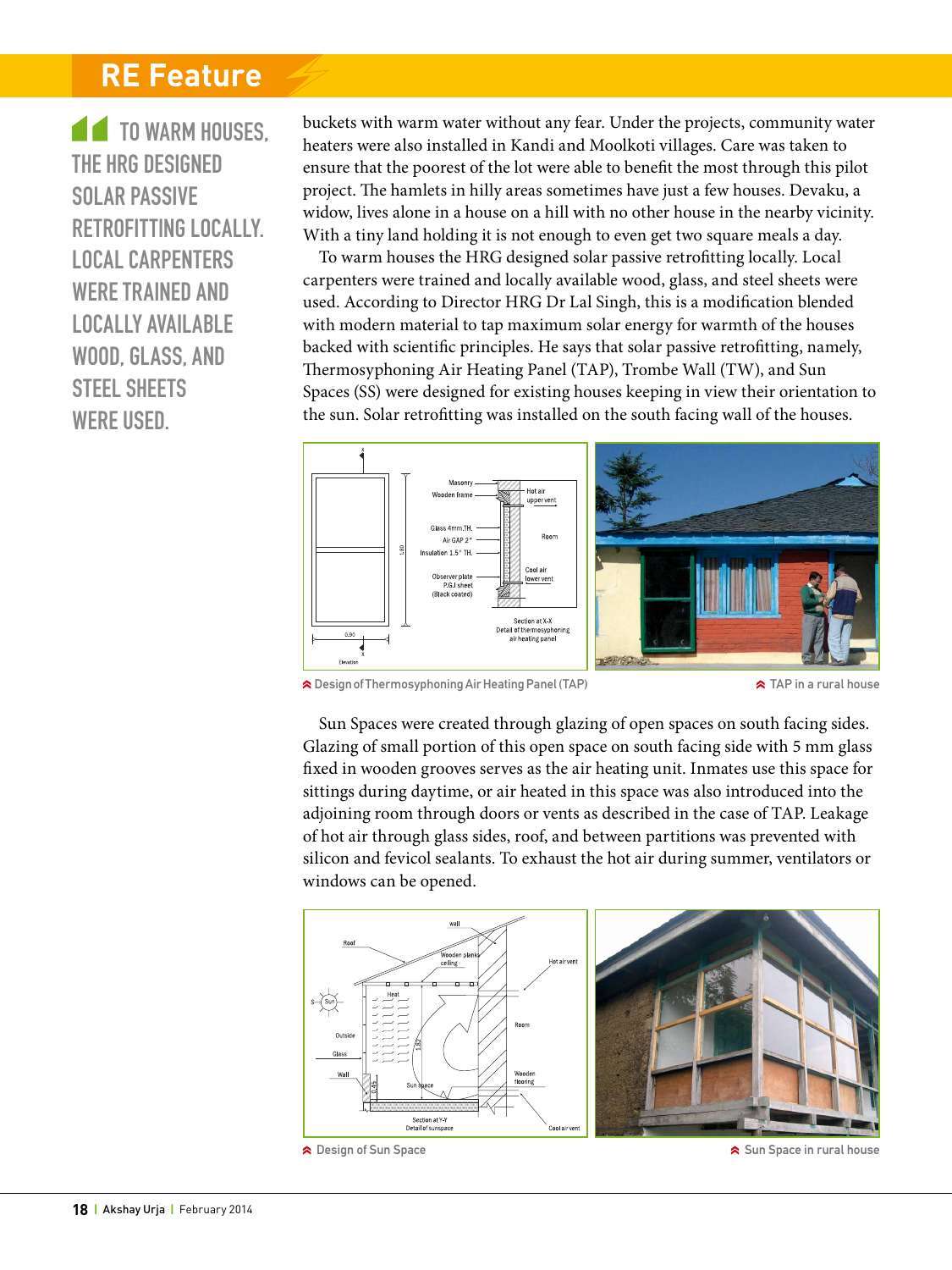Kundan Lal, an ex-serviceman, proudly showed the Air Heating Panel installed in his house. The house remains warm for most of the day and late at night, except on the days when it is raining or snowing, he says. His daughter-in-law says that she is blessed to be married to his son, because unlike other women she does not have to go up and down the hills to collect fire wood and the house is warm most of the time.

The HRG also plans to install eight solar street lights in two of the villages on village paths to provide illumination late in the evening. This not only gives them a sense of security while walking at night (from the wild animals) but also provides security for transportation of agriculture produce.

A survey was done by the HRG before the installation of solar devices in rural household in Mashobra Block of District Shimla to assess the energy needs in village Moolkoti, Mashobra, and Shimla.

#### Table 1. Energy needs in village Moolkoti, Mashobra, and Shimla

| Sl.<br>No.     | <b>Detail</b>                                                                    | <b>Summer</b> | <b>Winter</b> | Cost                                     |
|----------------|----------------------------------------------------------------------------------|---------------|---------------|------------------------------------------|
| $\mathbf{1}$   | Quantity (kg) of fuel wood<br>required/day/household                             | 16.45         | 39.45         | Free of cost                             |
| 2 <sup>2</sup> | Time (in hrs)/household /visit for collection<br>of fuel wood (240 visits/annum) | 1.57          | 1.59          | Opportunity cost is<br><b>Rs 15.0/hr</b> |
| $\mathcal{R}$  | Distance (km) covered/visit for collection of<br>fuel wood                       | 1.62          | 1.57          | On foot                                  |
| 4.             | <b>LPG cylinder consumed/month</b>                                               | 1.09          | 1.59          | Rs 370/- cylinder                        |
| 5.             | Electricity (kwh/month)                                                          | 23            | 68            | <b>Rs 2.83/kwh</b><br>(subsidized)       |

After the survey, 45 Thermosyphoning Air Heating Panels were installed, 34 in Moolkoti village and 11 in Shilru, six Sun Spaces in Moolkoti village and one Trombe Wall type.

To get an idea of thermal efficiency and comfort evaluation of retrofitting, a data logger was installed in the living room of one of the houses fitted with Thermosyphoning Air Heating Panel and another one was installed to monitor the outside temperature for comparison.



◆ Reading recorded in a data logger A data logger A data logger

**THE HRG ALSO** plans to install eight solar street lights in two of the villages on village paths to provide illumination late in the evening.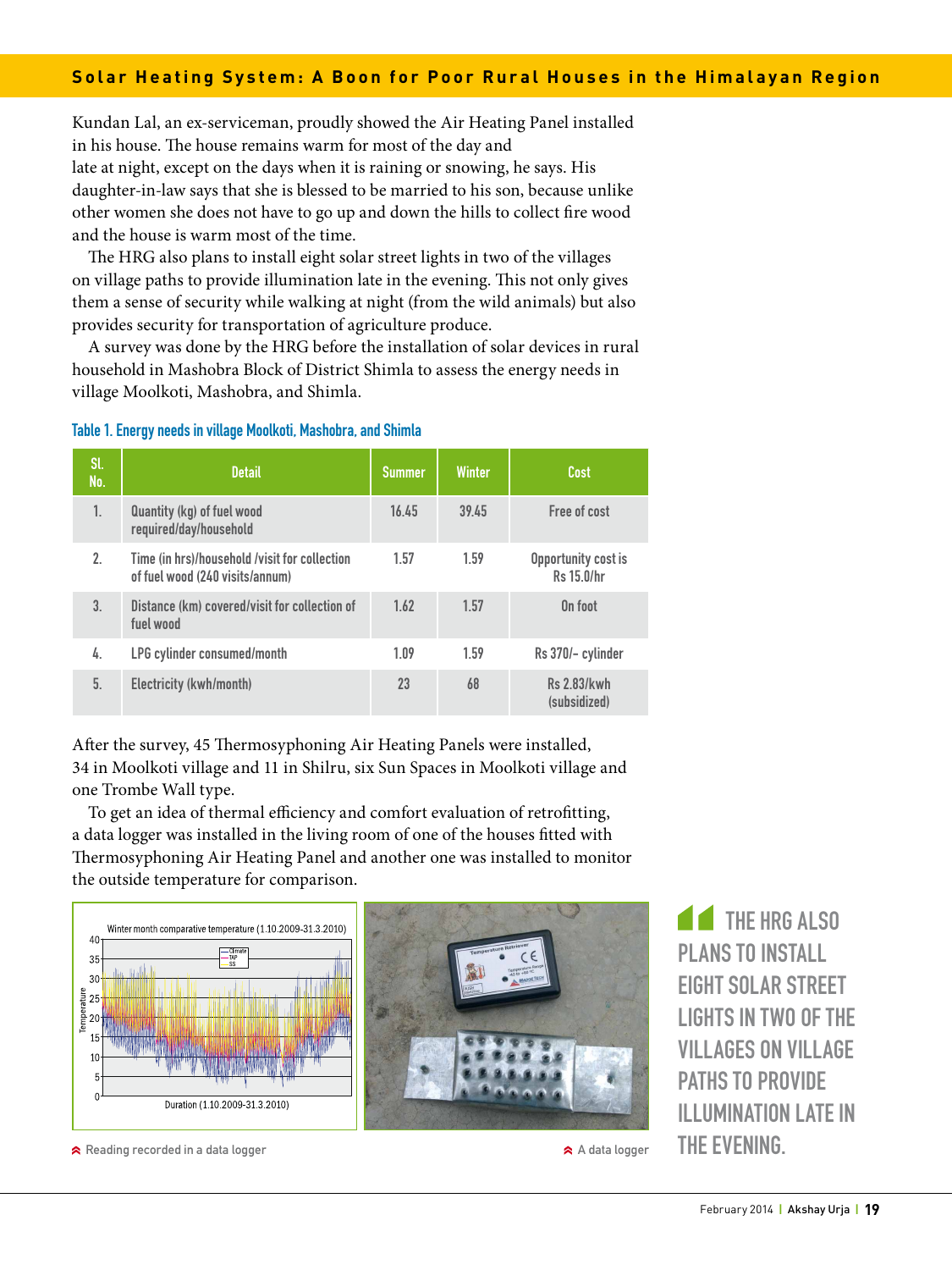## **RE** Feature

IT IS ESTIMATED that installation of solar retrofitting for space heating and solar water heaters will reduce consumption of fuel WOOD TO 40 PER CENT.

Temperature profile for thermal performance of two solar passive retrofitting units was recorded for more than one year. For the study, winter season of six months was considered from October to March. The data showed that the temperature tends to fall below 10 °C in the morning hours from mid October and till mid February. TAP and SS provided 8  $^{\circ}$ C–10  $^{\circ}$ C increase in temperature of the living space in comparison to the outside temperature. TAP and SS retrofitting were day features to provide thermal comfort during day time and save fuel wood and prevent compulsory sitting in the kitchen.

The HRG also did an analysis of consumption of fuel wood before and after the installation of these devices in the selected villages.

### Table 2: Consumption of fuel wood and carbon savings

| SL.<br>N <sub>o</sub> | <b>Specifications</b>                                                                                      | <b>Value</b> |
|-----------------------|------------------------------------------------------------------------------------------------------------|--------------|
| 1.                    | Average monthly (winter) per capita consumption of fuelwood in<br><b>Mashobra Block of Shimla (kg)</b>     | 236.7        |
| 2.                    | Winter season (six months) per capita consumption (kg)                                                     | 1420.2       |
| 3.                    | No. of households with Solar Passive Retrofitting and solar<br>water heater                                | 82           |
| 4.                    | Average household population                                                                               | 6            |
| 5.                    | <b>Total average population of 82 households</b>                                                           | 492          |
| 6.                    | Total consumption of fuelwood of 82 households in winters (tonne)                                          | 698.74       |
| 7 <sub>1</sub>        | Carbon conversion @ 1.46/kg CO <sub>2</sub>                                                                | 1020.16      |
| 8.                    | 40 per cent efficiency during six month winter season through Solar<br>Passive Retrofitting = savings (kg) | 408063.22    |
| 9.                    | Saving in Carbon Tonnes during six month winter season                                                     | 408.06       |
| 10.                   | Average household carbon saving in tonnes (six month winter)                                               | 4.97         |



 $\mathbf{v}$ Devaku's house with solar heating system (Trombe Wall type)